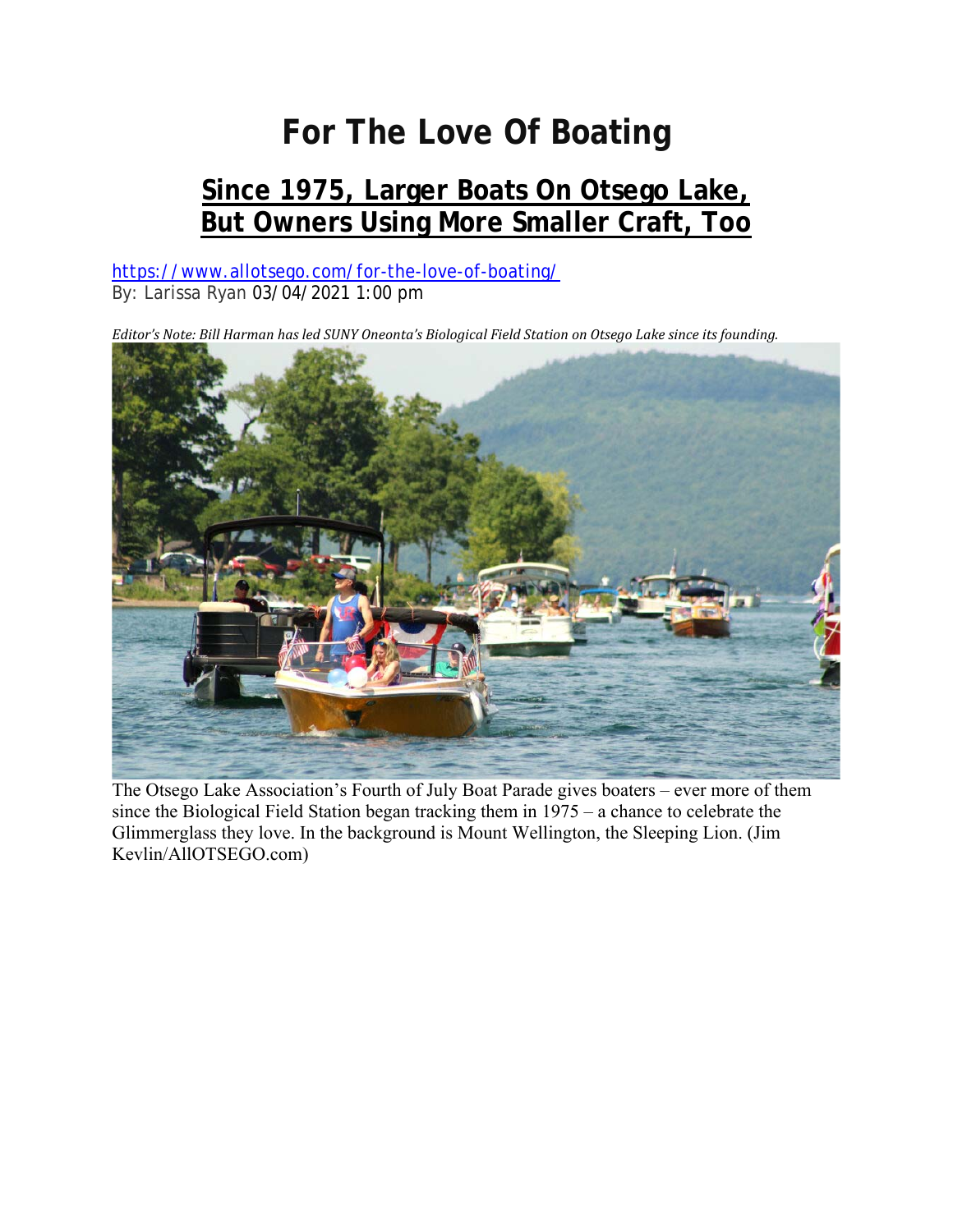

## Bill Harman

Historically, as in all our inland lakes after the original European settlement, rowboats, canoes, and sailboats capable of carrying a few passengers dominated Otsego Lake.

Early on it provided a corridor between the waters of the Mohawk drainage and the Southern Atlantic states via the Susquehanna River and was of national importance. It was used for a diversity of commercial and military activities over that length of time.

The first dirt road was built up the east side of the lake by William Cooper in 1787. By 1818, sections of road had begun to be built along the west side of the lake between Cooperstown and Springfield, but there was no direct route until about 1917.

Those early roads did not provide access to hotels and residences along the lake since they were constructed along the ridgetops to avoid the necessity of building bridges over the many streams running to the lake.

During that period, the lake itself served for commercial as well as recreational transportation. The first steamboat was launched in 1858. The last commercial steam vessel plied the lake in 1933.

During the height of those activities in 1894, 10 steam-powered vessels were active on the lake. At least two, the "Natty Bumppo" and the "Cyclone," could carry more than 300 passengers.

Since 1975, the SUNY Oneonta Biological Field Station has been conducting summer censuses of boats on the water, as well as those placed for immediate access and including those involved in rental operations.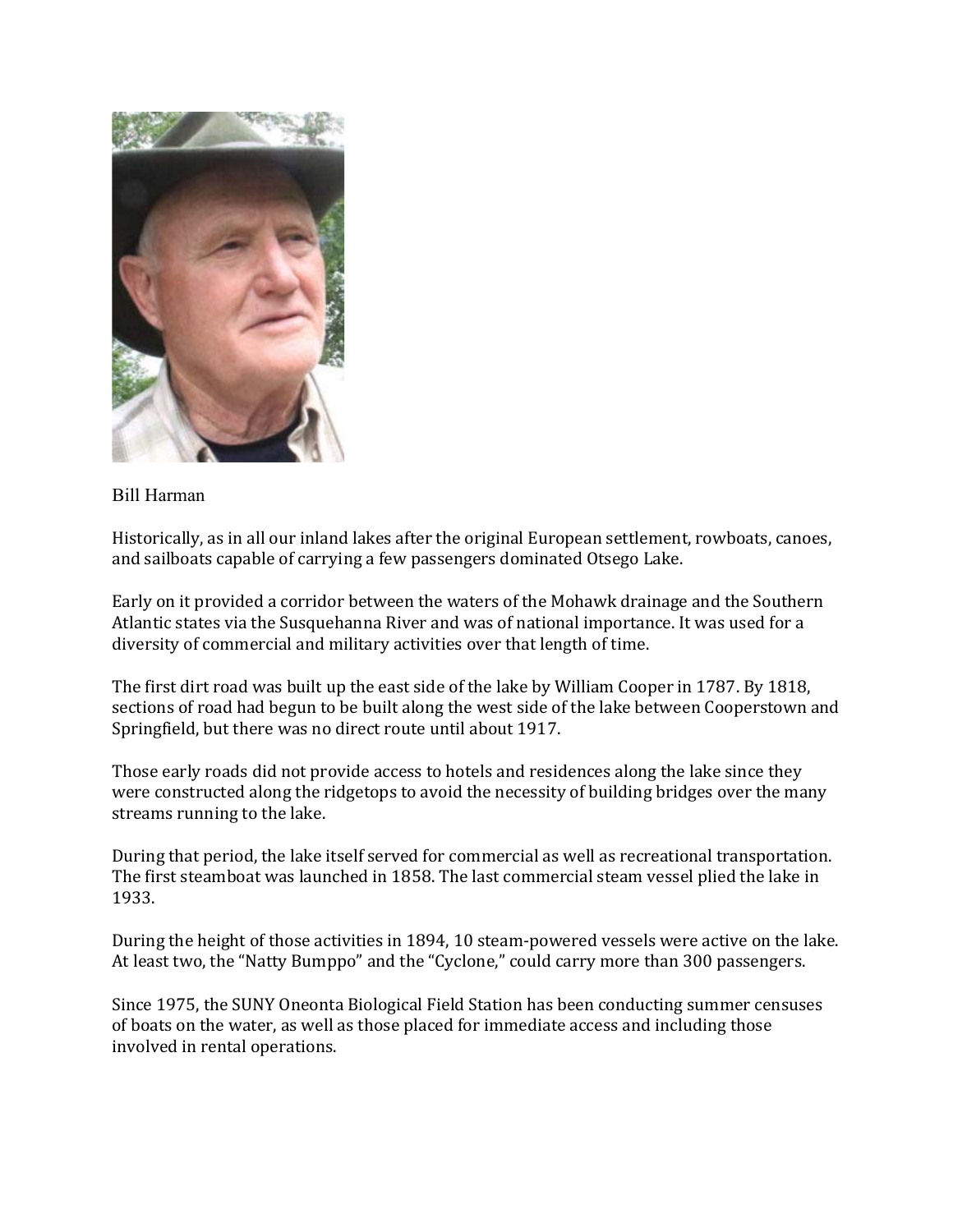Between that time and 2019, the total numbers of boats increased gradually from 864 to 1,366 with the biggest increase from 1991 to 2000 due to a rapid increase in canoes, followed by kayaks and most recently, paddleboards.

Personal Watercraft (PWCs), Jet Skis and their like, appeared on the scene during that same time. This assessment does not consider boats launched for day use at public or private launches, which have the potential to increase traffic on the water.

Since 1975, sailboats on the lake have undergone a gradual decrease. Early on, the larger day cruisers and recognized classes of larger racing boats were most abundant.

The loss of the Star fleet of keelboats at the Cooperstown Country Club and the popularity of boats designed for one individual (Sunfish, Lasers, etc.) changed the character of sailing on Otsego despite activities at the Cooperstown Sailing Club that continue to this day, and the popularity of wind surfing between 1991 and 2010. The latter have been recently replaced by paddleboards.



Data Courtesy Biological Field Station

There has been a slight but steady decrease over time of powerboats, despite an increase in pontoon boats powered by outboard engines since 2000. Changes from low horsepower outboards, primarily smaller fishing boats in part due to the loss of large commercial rental establishments (Thayer's Livery with over 200 boats, for example) to larger watercraft brought changes to the character of power boating on Otsego, as did the loss of classic inboard runabouts and large cruisers which have now been replaced by inboard/outboard runabouts.